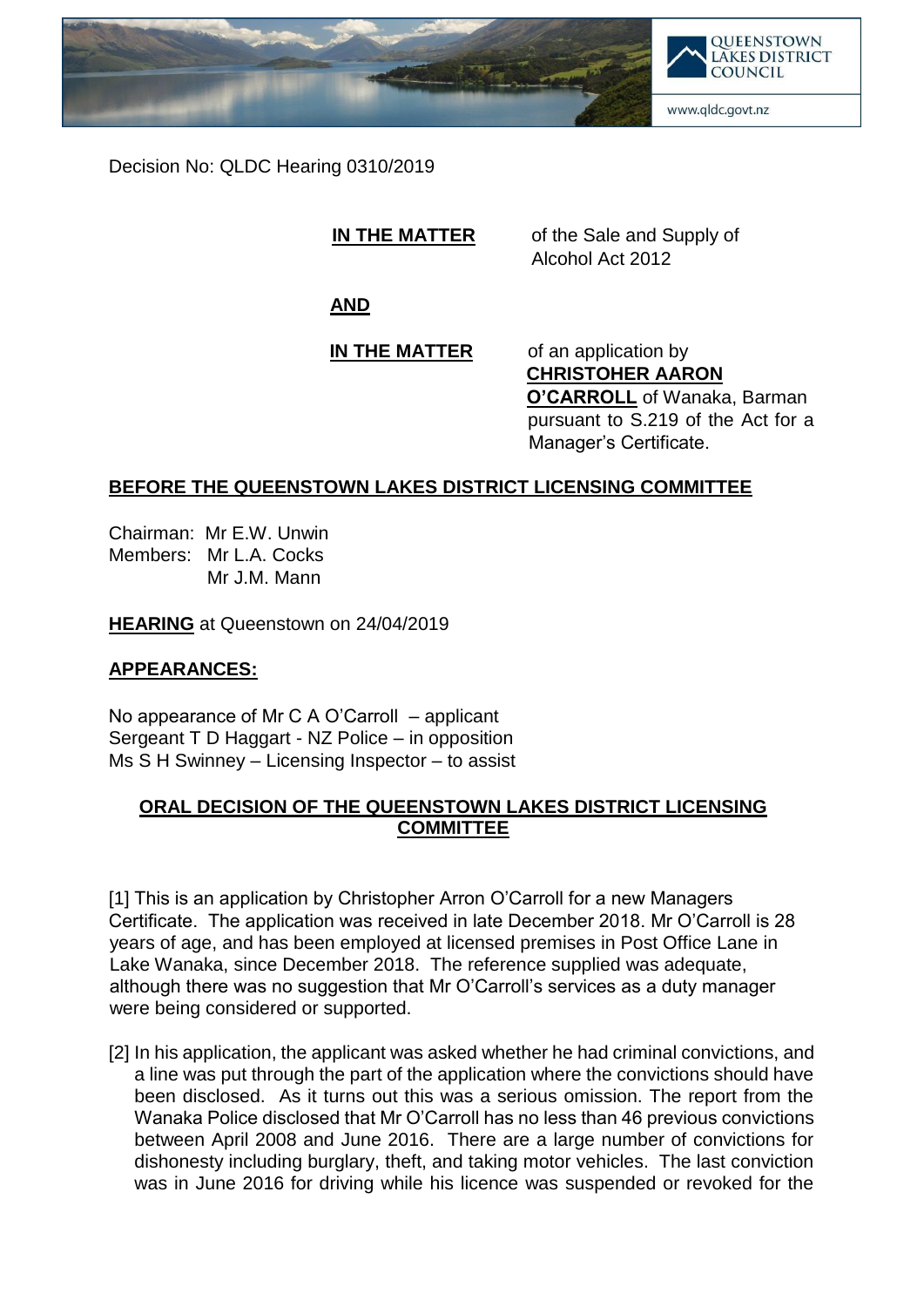fourth time. In summary, Mr O'Carroll has shown an almost complete disregard for his responsibilities as a citizen.

- [3] Of relevance were two recent warnings. On 23 November 2018 Mr O'Carroll was located in possession of methamphetamine utensils in the Tasman area and received a verbal warning. On 16 June 2017 the Police executed a search warrant at a property in Motueka. On that occasion Mr O'Carroll was formally warned for possession of cannabis as well as cannabis utensils.
- [4] Of greater relevance was an earlier application made by Mr O'Carroll in May 2017 for a manager's certificate in the Tasman area. On that occasion Mr O'Carroll disclosed one conviction for assault in 2011. His application was 'strenuously' opposed by the Police based on false representation of the correct position. The application was subsequently withdrawn. A contemporary application to become a temporary manager of a bottle store was also opposed and subsequently declined.

[5] When the correct position was ascertained, Mr O'Carroll was asked why he had failed to disclose the true position. He responded that he thought that the Criminal Records (Clean Slate) Act 2004 applied. Clearly that is not the case particularly as Mr O'Carroll has served a number of custodial sentences. Being sentenced to imprisonment is a complete bar, to his ever having his criminal record clean slated.

- [6] The Inspector's report showed that at least one of the references supplied by Mr O'Carroll may also have been misleading. Furthermore, the Inspector noted that as part of the application an oral test is undertaken for all applicants. Mr O'Carroll failed to appear for the test. He later wrote and stated that he had been on medication following an accident, and was apparently allergic to the medication, and had ended up in hospital. In the light of the Police opposition, no further test was scheduled.
- [7] When the application was called for hearing at the appointed hour, Mr O'Carroll was not present. Efforts were made to contact him. He advised that he had suffered a mechanical breakdown on his way to Queenstown, and his vehicle had to be towed back to Wanaka, and he had no further intention of attending the hearing.
- [8] The criteria for granting an application for a Managers Certificate are listed in section 222 of the Act. Apart from holding the Licence Controller Qualification, Mr O'Carroll fails to measure up to any of the required standards. The submissions from both the Police and the District Licensing Inspector are clear. They referred to previous decisions of District Committees and ARLA concerning the importance of ensuring that persons who manage licensed premises are people of integrity who have a clear understanding of the objects of the Act, and will strive to ensure that such objectives are met.
- [9] We regard Mr O'Carroll's failure to appear as symptomatic of a situation which has been going on for some time. It is quite clear to us that Mr. O'Carroll will not be an asset to the hospitality industry. It is equally clear that he is not committed to take on the responsibility of a managerial role. Judging by his past we would have no confidence that he would carry out the duties expected of a manager. We therefore have no hesitation in refusing the application.